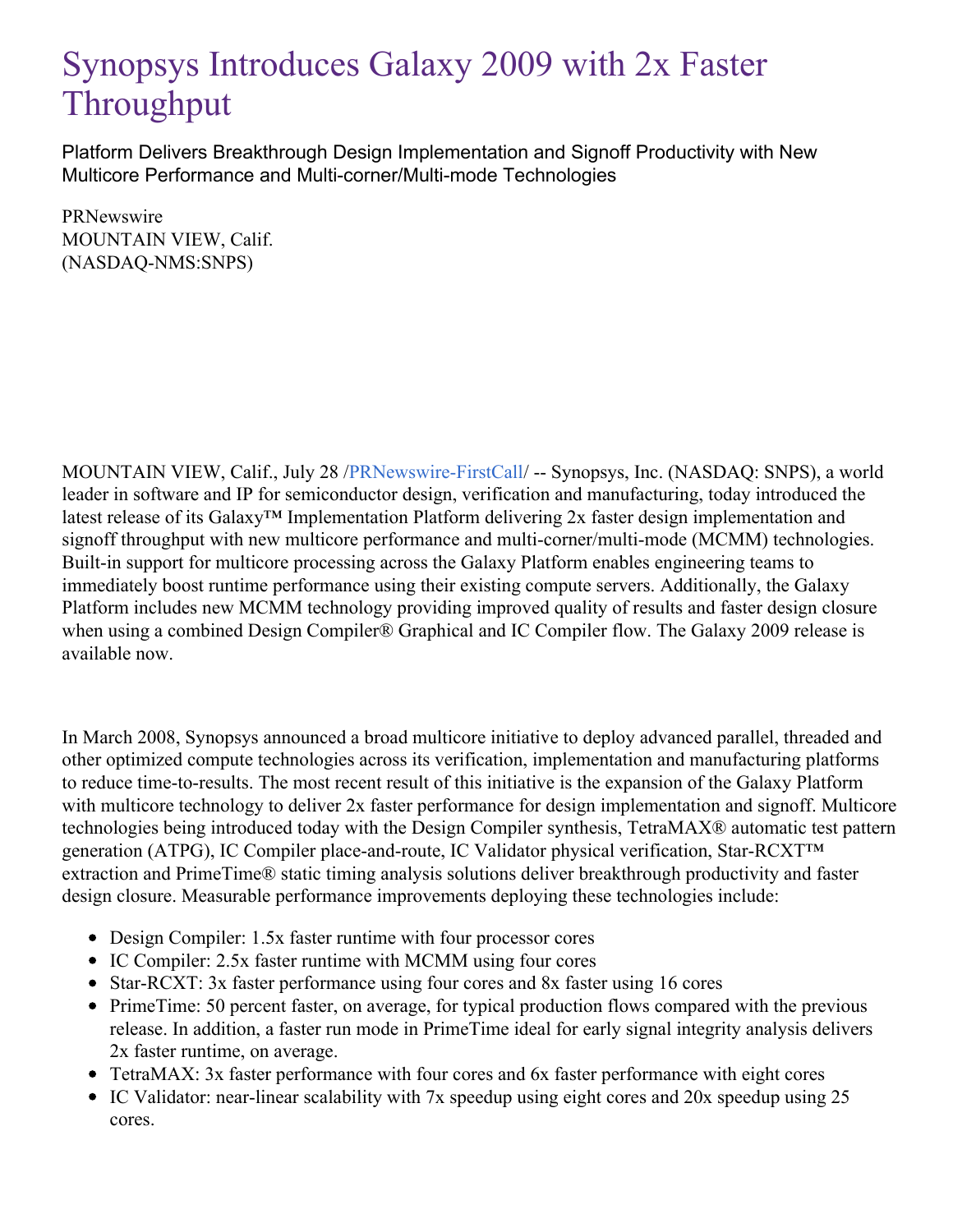New MCMM synthesis technology in Design Compiler Graphical, a component of Synopsys' Eclypse™ Low Power Solution, supports concurrent optimization for worst-case leakage and timing corners. Design Compiler uses a common multi-scenario definition with IC Compiler. Actual design results have shown 10 percent lower leakage when using MCMM optimization with a combined Design Compiler and IC Compiler flow. PrimeTime's Distributed Multi-Scenario Analysis (DMSA) capability has been extended to deliver a more comprehensive set of engineering change orders (ECOs) for both setup and hold timing violations, thus minimizing late-stage iterations in the design process.

"With the increasing complexity and diversity of system-on-chip designs, faster, unified implementation solutions are essential," said Bijan Kiani, vice president of product marketing, Design and Manufacturing Products, at Synopsys. "Galaxy 2009 delivers faster runtime performance with comprehensive multicore and MCMM support for better quality of results and faster design closure. As a result, engineers are able to achieve higher productivity on their most challenging designs."

## **Galaxy Implementation Platform**

The Galaxy Implementation Platform is a comprehensive solution for cell-based and custom IC implementation. Galaxy accepts design intent in industry standard formats and generates a production-ready IC design in GDSII format. Galaxy RTL and physical implementation concurrently balance design constraints by performing intelligent tradeoffs between speed, area, power, test and manufacturability. Galaxy signoff engines accurately model complex physical interactions to ensure signal and power integrity. Coherent algorithms for parasitic extraction and timing produce correlated results.

## **About Synopsys**

Synopsys, Inc. (NASDAQ: SNPS) is a world leader in electronic design automation (EDA), supplying the global electronics market with the software, intellectual property (IP) and services used in semiconductor design, verification and manufacturing. Synopsys' comprehensive, integrated portfolio of implementation, verification, IP, manufacturing and field-programmable gate array (FPGA) solutions helps address the key challenges designers and manufacturers face today, such as power and yield management, software-tosilicon verification and time-to-results. These technology-leading solutions help give Synopsys customers a competitive edge in bringing the best products to market quickly while reducing costs and schedule risk. Synopsys is headquartered in Mountain View, California, and has more than 65 offices located throughout North America, Europe, Japan, Asia and India. Visit Synopsys online at [http://www.synopsys.com](http://www.synopsys.com/).

Synopsys, Design Compiler, Eclypse, Galaxy, PrimeTime, Star-RCXT and TetraMAX are registered trademarks or trademarks of Synopsys, Inc. Any other trademarks or registered trademarks mentioned in this release are the intellectual property of their respective owners.

Editorial Contacts: Sheryl Gulizia Synopsys, Inc. 650-584-8635